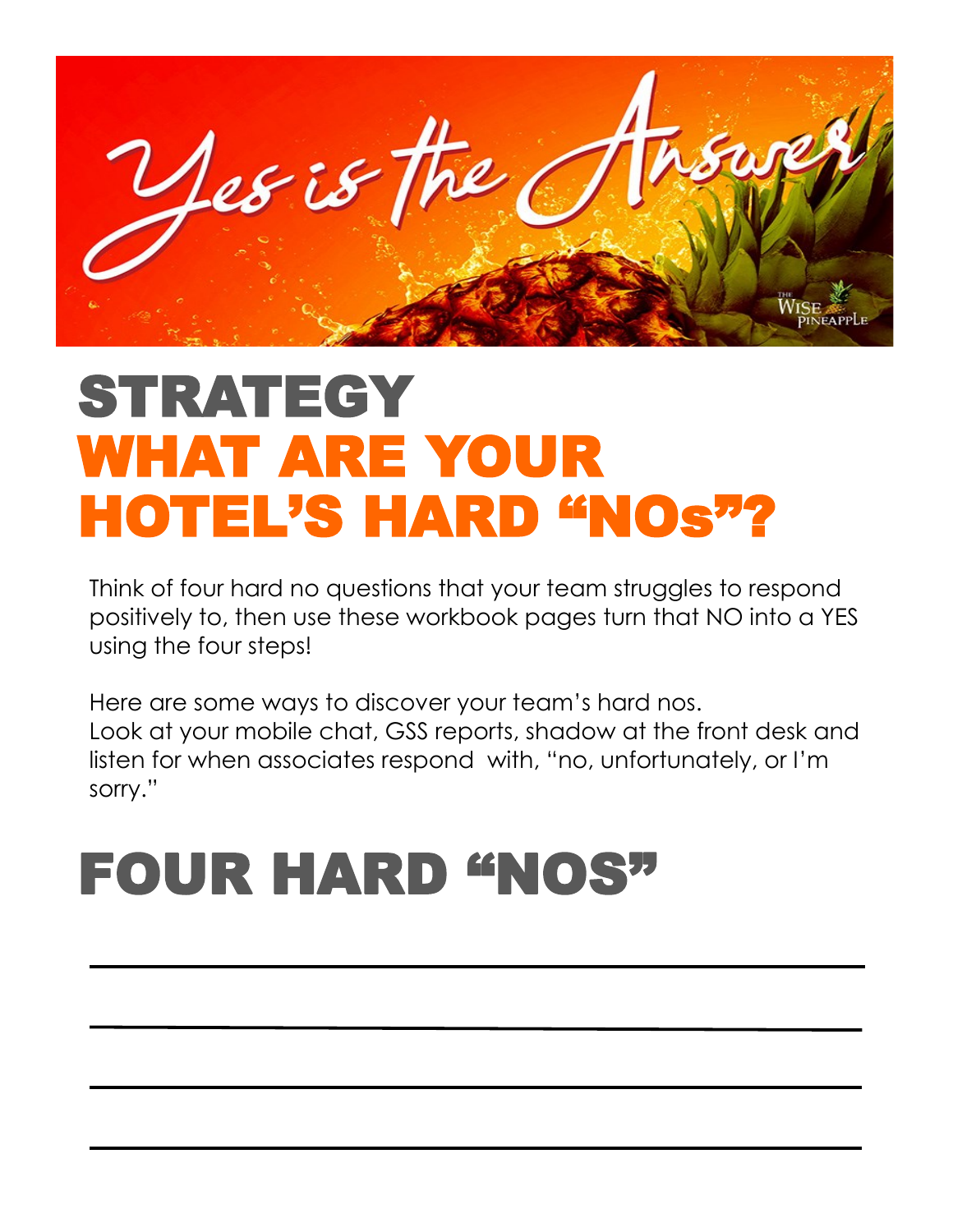



Now that you have discovered some of your hard "nos" it's time to practice how you will turn them around using the four steps to YES!



Make Friends First:

What You Can Do:

Offer Options:

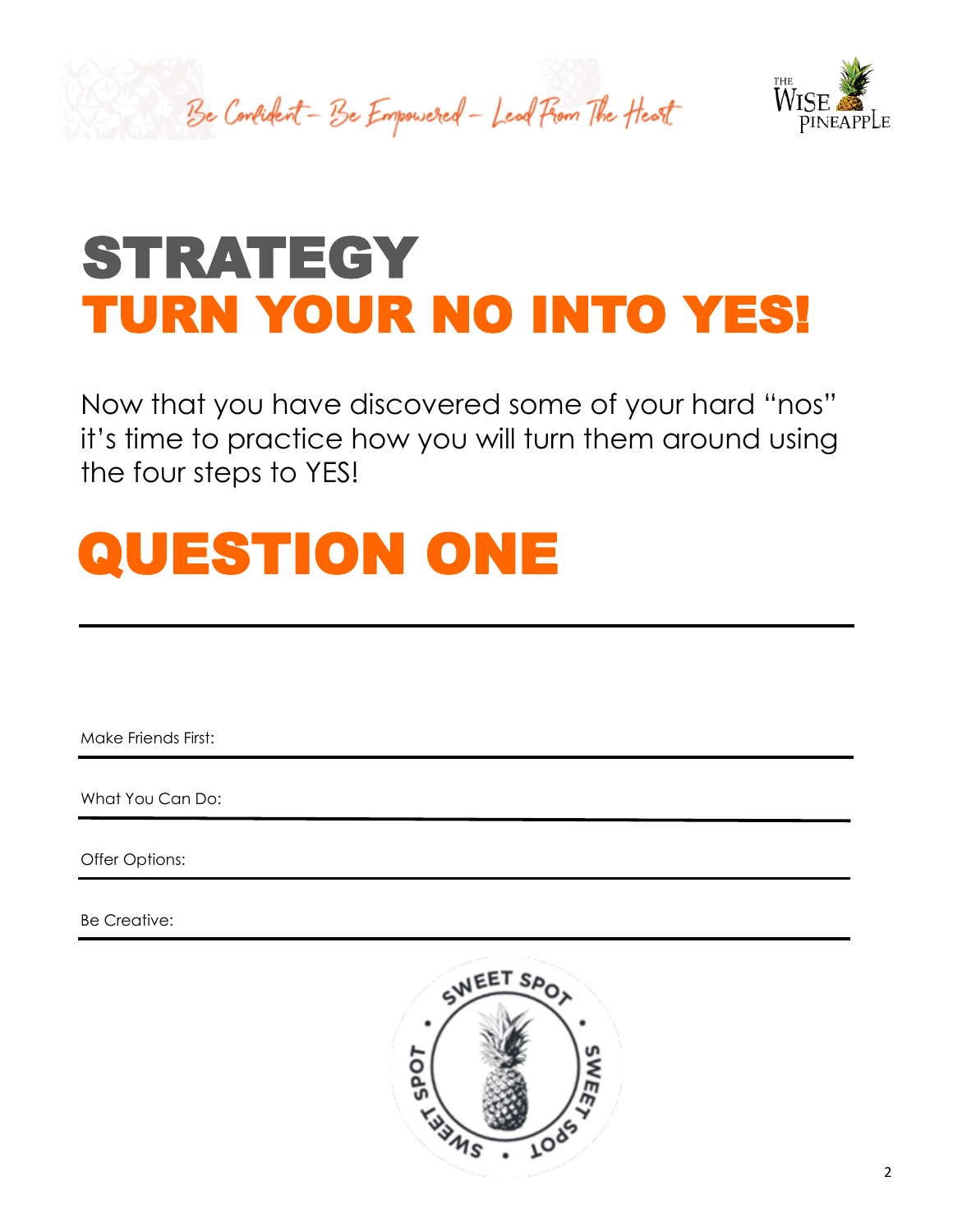



Now that you have discovered some of your hard "nos" it's time to practice how you will turn them around using the four steps to YES!



Make Friends First:

What You Can Do:

Offer Options:

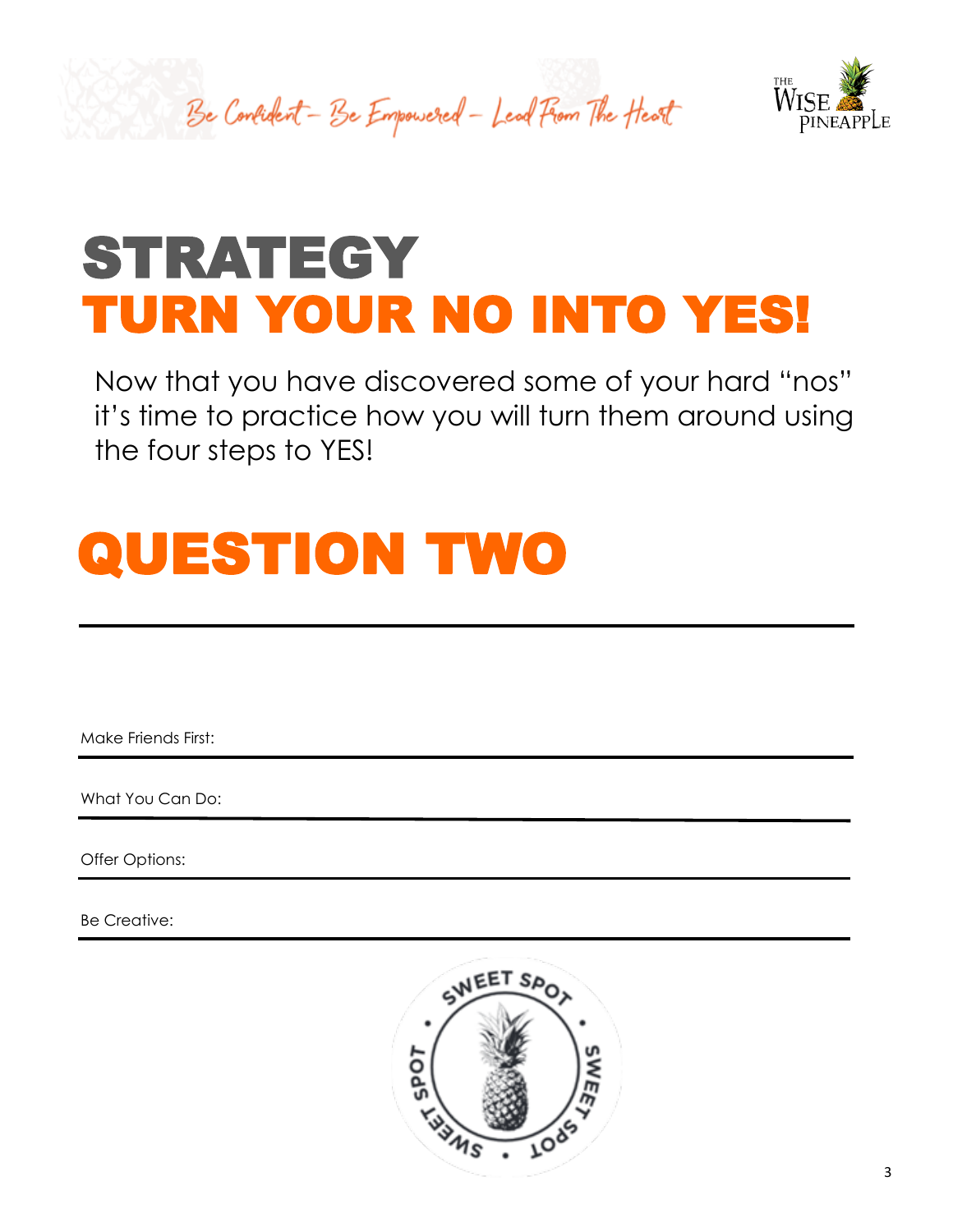



Now that you have discovered some of your hard "nos" it's time to practice how you will turn them around using the four steps to YES!

# QUESTION THREE

Make Friends First:

What You Can Do:

Offer Options:

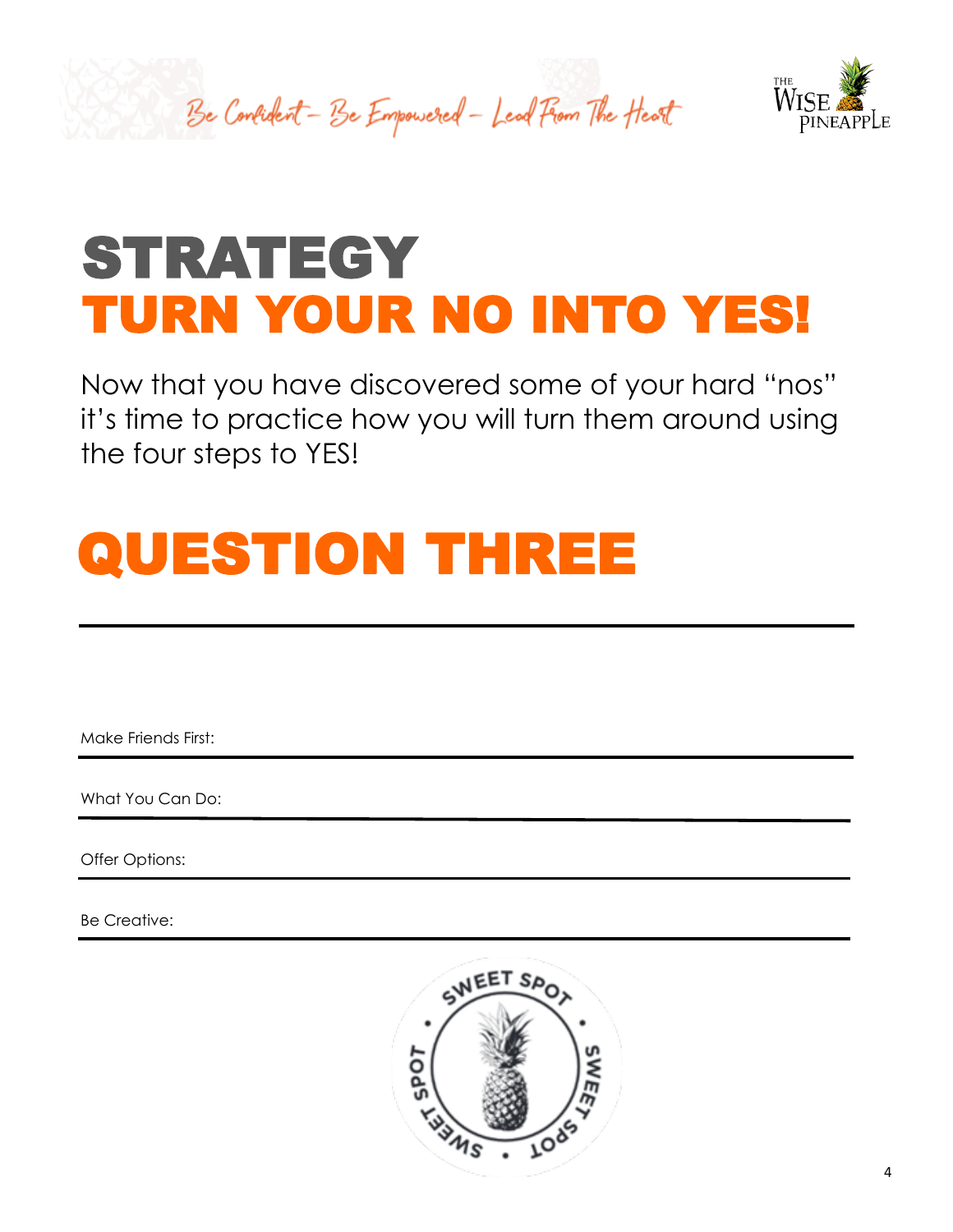



Now that you have discovered some of your hard "nos" it's time to practice how you will turn them around using the four steps to YES!



Make Friends First:

What You Can Do:

Offer Options:

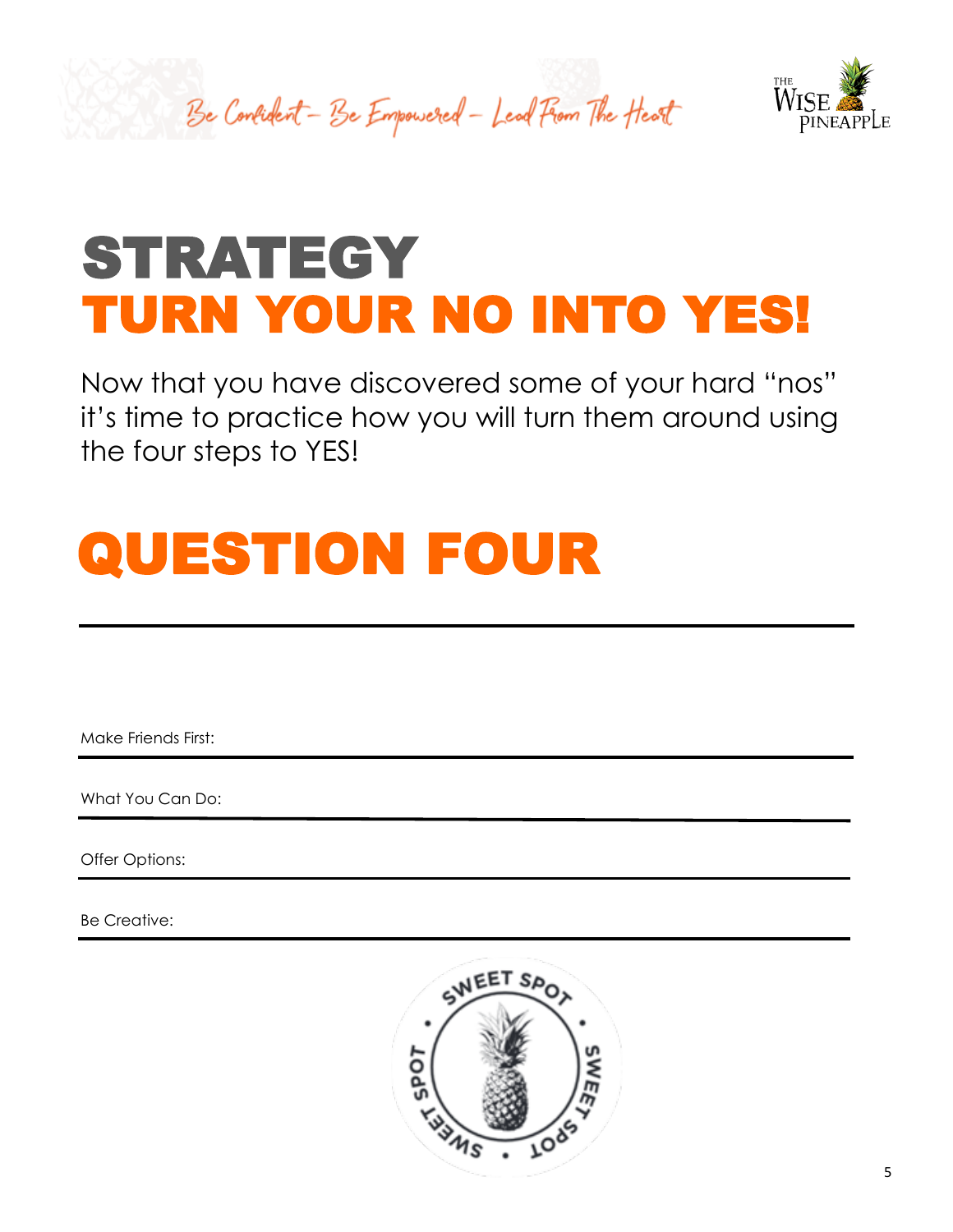#### USE THESE PINEAPPLE MILKSHAKES TO CREATE **YES ACTION CARDS** TO PRACTICE IN HUDDLE! PRACTICE BUILDS CONFIDENCE.



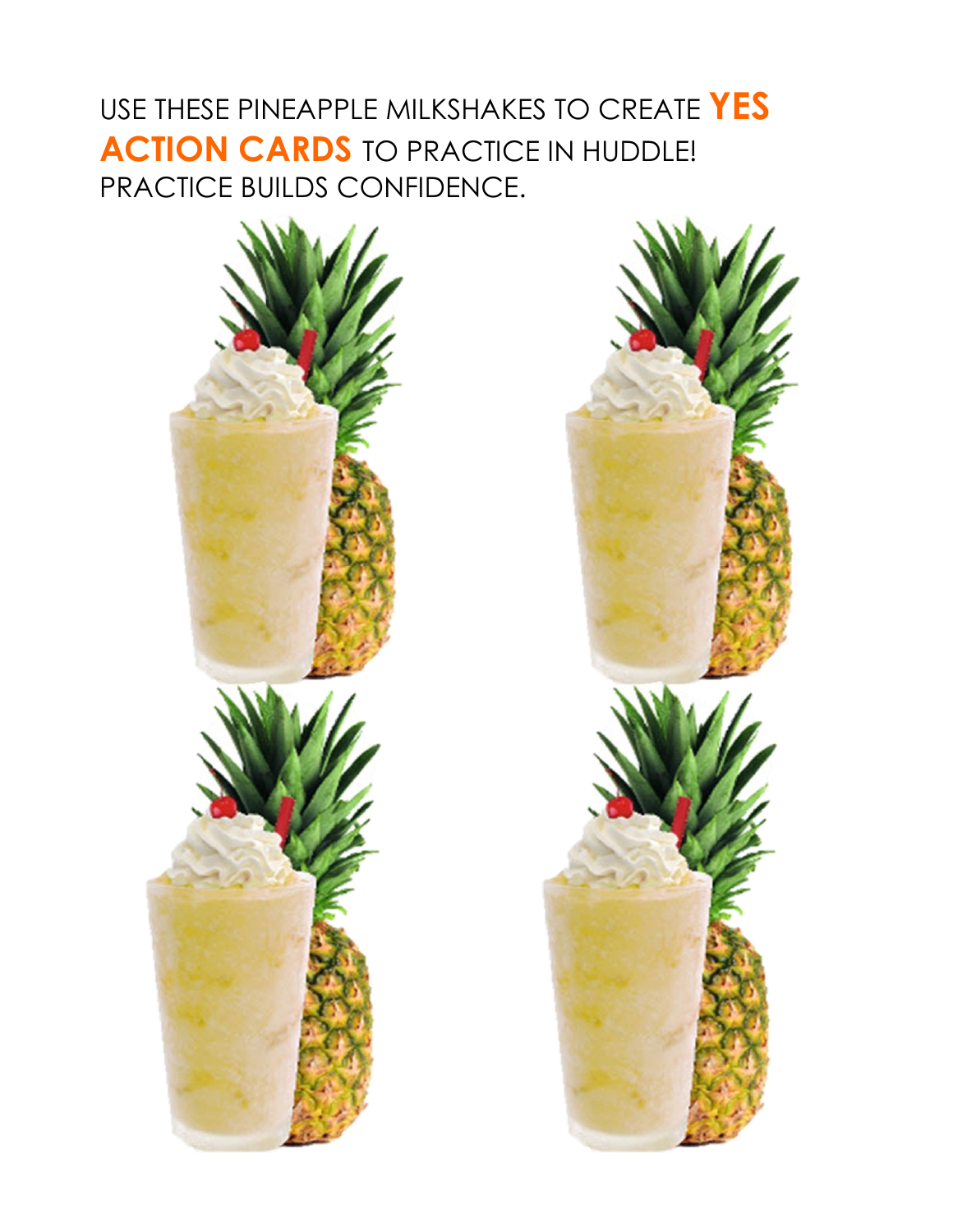



#### **CUT THAT SAY THIS**

| Cost                        | <b>Investment</b>                                      |
|-----------------------------|--------------------------------------------------------|
| <b>Unfortunately</b>        | <b>However</b>                                         |
| <b>But</b>                  | And                                                    |
| <b>Transfer</b>             | <b>Connect</b>                                         |
| Here you go                 | Here you are                                           |
| Problem                     | Opportunity                                            |
| Risk(y)                     | <b>Bold or Daring</b>                                  |
| <b>You Should</b>           | <b>Consider</b>                                        |
| <b>No Problem</b>           | My Pleasure / Absolutely/Certainly/I would be happy to |
| Criticism                   | <b>Feedback</b>                                        |
| Don't                       | I like it when                                         |
| <b>Stubborn</b>             | <b>Persistent/Committed</b>                            |
| <b>Bossy</b>                | <b>Leader</b>                                          |
| Impatient                   | <b>Eager</b>                                           |
| Manipulative                | <b>Negotiator</b>                                      |
| I'll try/I need/should/want | I will                                                 |
| I'm sorry                   | Thank you for your patience                            |
| I have to                   | I GET to                                               |
| I failed                    | I haven't done it YET                                  |
| It is what it is            | Here is what I can do                                  |
| It's not my fault           | Here's how I can help                                  |
| I can't                     | What I can do is                                       |
| I don't have time           | Right now my priority is                               |
| Deal with people            | Interact with people                                   |
| <b>Training</b>             | <b>Coaching/Mentoring</b>                              |

What are other words/phrases you have enhanced? Share your favorite: email: [Christine@thewisepineapple.com](mailto:Christine@thewisepineapple.com)